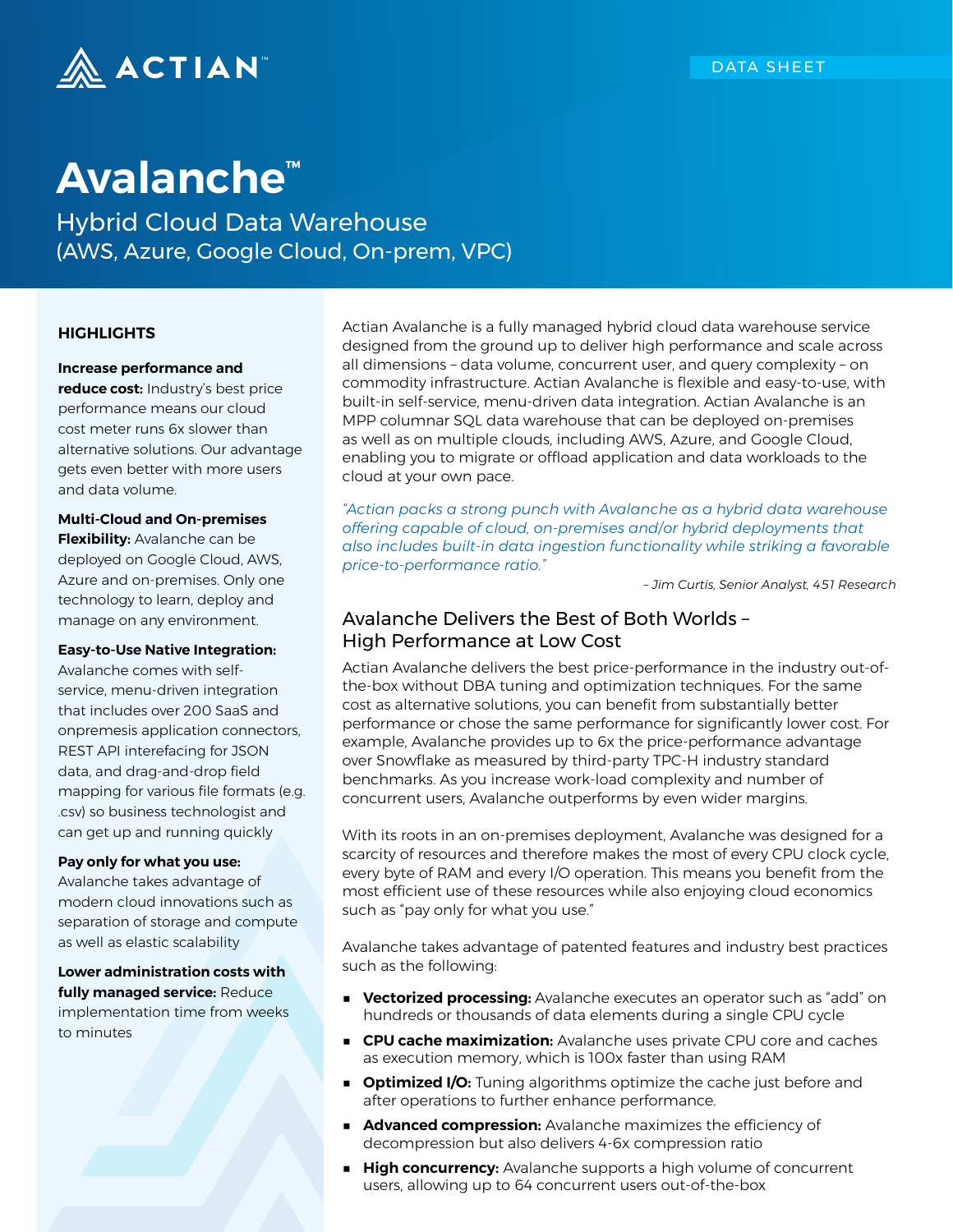# **Actian Avalanche**

Hybrid Cloud Data Warehouse

#### **KEY FEATURES:**

Highly scalable MPP relational analytics database

One-touch deployment of clusters across multiple clouds from a single User Interface

Industry's fastest performance at scale with no tuning required

Perform queries on live data with updates enabled through patented algorithms that do not impact read performance

Fully SQL-2016 compliant

Python, SQL and JavaScript UDF support

Support for diverse data types, including JSON, with auto-schema recognition and ingestion via easy user interface

Open, industry standard data access, including Spark, ODBC, JDBC, .NET

Extensive interoperability with native cloud ecosystems

200+ pre-built enterprise application and SaaS connectors included

Comprehensive security features, including:

- ‐ SOC-II compliance
- ‐ Built-in data masking
- ‐ Customer managed keys
- ‐ Cloud Security Alliance member
- ‐ Enterprise firewalls
- ‐ Intrusion detection
- SIEM logging
- ‐ AES 256-bit data encryption
- ‐ Authentication integration
- Security patching



*Figure 1. Avalanche is a high-performance platform that is optimized for compute, memory and storage, and the only platform built from the ground up for intelligent multi-cloud hybrid environments*

# Hybrid and Multi-Cloud Deployment Options

The same Avalanche data warehouse service can be delivered on-premises or in multiple clouds such as AWS, Azure and Google Cloud. With Avalanche, you gain all the benefits of a modern cloud deployment such as elastic and independent scaling of compute and storage while retaining the flexibility to keep on-premises applications for as long as you need.

#### **What this means for you:**

- **Lower cost and improved performance:** Processing and querying data where applications are producing it, whether on-premises or the cloud, often produces the best results in terms of cost and performance since data movement from the cloud is expensive and slow
- **Simplified, futureproof architecture:** Since Avalanche relies on the same patented vectorized database engine both in the cloud and on-premise, you will work with a single data model, consistent ETL integration, and one technology to learn
- **Extronger compliance and security:** You have the option to retain complete control over sensitive datasets. Highly secure workloads can remain in the data center if the CISO demands it, while the cloud is used for other workloads.
- **Amortized on-premise investments:** Workloads that are optimal for the cloud can move immediately to the cloud while those that can be handled on-premises can run on infrastructure that has already been paid for and may be cheaper
- **Flexible CapEx/OpEx pricing:** Share your expenses between CapEx and OpEx as your needs dictate
- **Phased, non-disruptive migrations:** Workloads can stay on-premises until it is ready to move to the cloud